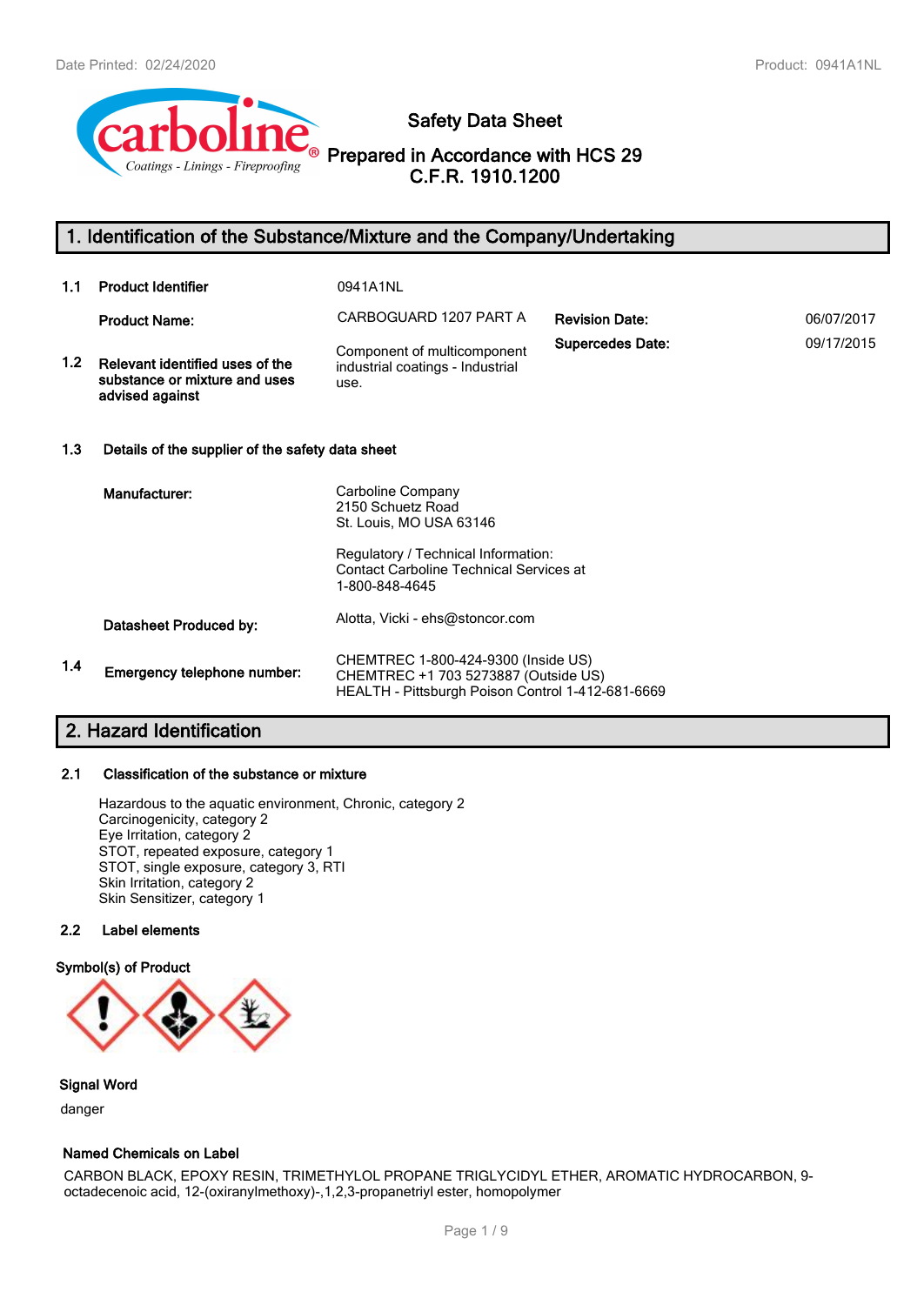### **HAZARD STATEMENTS**

| Skin Irritation, category 2                                  | H315             | Causes skin irritation.                                            |
|--------------------------------------------------------------|------------------|--------------------------------------------------------------------|
| Skin Sensitizer, category 1                                  | H317             | May cause an allergic skin reaction.                               |
| Eye Irritation, category 2                                   | H319             | Causes serious eye irritation.                                     |
| STOT, single exposure, category 3, RTI                       | H335             | May cause respiratory irritation.                                  |
| Carcinogenicity, category 2                                  | H <sub>351</sub> | Suspected of causing cancer.                                       |
| STOT, repeated exposure, category 1                          | H372             | Causes damage to organs through prolonged or repeated<br>exposure. |
| Hazardous to the aguatic environment,<br>Chronic, category 2 | H411             | Toxic to aquatic life with long lasting effects.                   |

#### **PRECAUTION PHRASES**

| P <sub>260</sub>  | Do not breathe dust/fume/gas/mist/vapours/spray.                                                                                          |
|-------------------|-------------------------------------------------------------------------------------------------------------------------------------------|
| P <sub>264</sub>  | Wash hands thoroughly after handling.                                                                                                     |
| P273              | Avoid release to the environment.                                                                                                         |
| P <sub>280</sub>  | Wear protective gloves/protective clothing/eye protection/<br>face protection.                                                            |
| P <sub>2</sub> 84 | Wear respiratory protection.                                                                                                              |
| P302+352          | IF ON SKIN: Wash with plenty of soap and water.                                                                                           |
| P304+340          | IF INHALED: Remove victim to fresh air and keep at rest in a<br>position comfortable for breathing.                                       |
| P305+351+338      | IF IN EYES: Rinse cautiously with water for several minutes.<br>Remove contact lenses, if present and easy to do so.<br>Continue rinsing. |
| P308+313          | IF exposed or concerned: Get medical advice/attention                                                                                     |
| P314              | Get medical advice/attention if you feel unwell.                                                                                          |
| P332+313          | If skin irritation occurs: Get medical advice/attention.                                                                                  |
| P333+313          | If skin irritation or rash occurs: Get medical advice/attention.                                                                          |
| P391              | Collect spillage.                                                                                                                         |

# **2.3 Other hazards**

No Information

#### **Results of PBT and vPvB assessment:**

The product does not meet the criteria for PBT/VPvB in accordance with Annex XIII.

# **3. Composition/Information On Ingredients**

#### **3.2 Mixtures**

#### **Hazardous Ingredients**

| CAS-No.<br>25068-38-6<br>74398-71-3<br>30499-70-8<br>13463-67-7<br>64742-95-6<br>1333-86-4 | <b>Chemical Name</b><br><b>EPOXY RESIN</b><br>TRIMETHYLOL PROPANE TRIGLYCIDYL ETHER<br>TITANIUM DIOXIDE<br>AROMATIC HYDROCARBON<br><b>CARBON BLACK</b> | 9-octadecenoic acid, 12-(oxiranylmethoxy)-,1,2,3-propanetriyl ester, homopolymer | <u>%</u><br>$50 - 575$<br>$10 - 25$<br>$2.5 - 10$<br>$2.5 - 10$<br>$2.5 - 10$<br>$1.0 - 2.5$ |
|--------------------------------------------------------------------------------------------|--------------------------------------------------------------------------------------------------------------------------------------------------------|----------------------------------------------------------------------------------|----------------------------------------------------------------------------------------------|
| CAS-No.                                                                                    | <b>GHS Symbols</b>                                                                                                                                     | <b>GHS Hazard Statements</b>                                                     | <b>M-Factors</b>                                                                             |
| 25068-38-6                                                                                 | GHS07-GHS09                                                                                                                                            | H315-317-319-335-411                                                             | 0                                                                                            |
| 74398-71-3                                                                                 | GHS07-GHS08                                                                                                                                            | H315-317-335-372                                                                 | 0                                                                                            |
| 30499-70-8                                                                                 | GHS07                                                                                                                                                  | H315-317-319-412                                                                 | 0                                                                                            |
| 13463-67-7                                                                                 |                                                                                                                                                        |                                                                                  | 0                                                                                            |
| 64742-95-6                                                                                 | GHS02-GHS07-GHS08-GHS09                                                                                                                                | H226-304-315-319-332-335-336-411                                                 | 0                                                                                            |
| 1333-86-4                                                                                  | GHS07-GHS08                                                                                                                                            | H319-335-351-372                                                                 | 0                                                                                            |
| Remarks:                                                                                   | CASStatement                                                                                                                                           |                                                                                  |                                                                                              |

**Additional Information:** The text for GHS Hazard Statements shown above (if any) is given in Section 16.

# **4. First-aid Measures**

# **4.1 Description of First Aid Measures**

**AFTER INHALATION:** Give oxygen or artificial respiration if needed. Remove person to fresh air. If signs/symptoms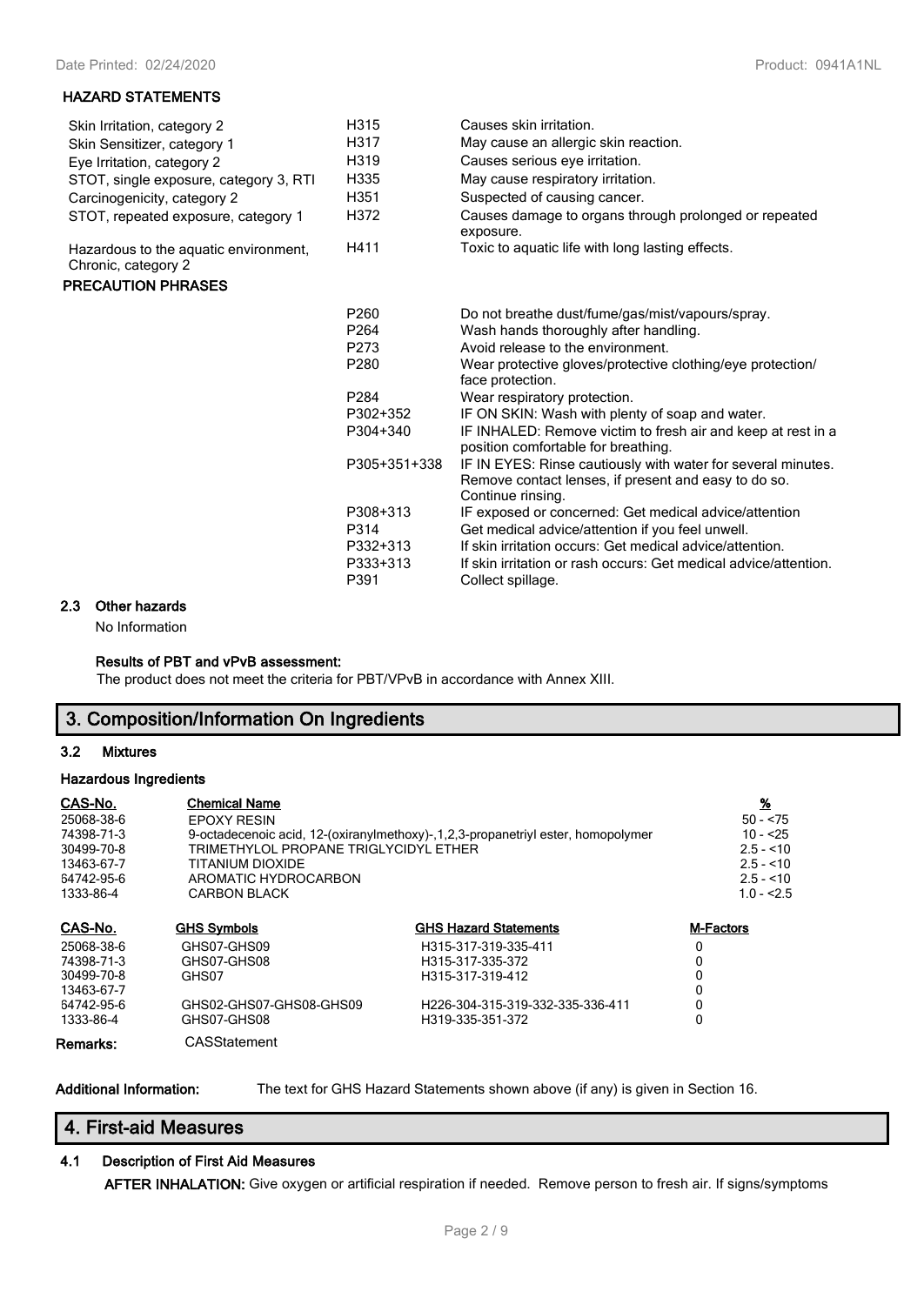#### continue, get medical attention.

**AFTER SKIN CONTACT:** In case of contact, immediately flush skin with plenty of water for at least 15 minutes while removing contaminated clothing and shoes. If skin irritation persists, call a physician.

**AFTER EYE CONTACT:** Rinse thoroughly with plenty of water for at least 15 minutes and consult a physician.

**AFTER INGESTION:** Do NOT induce vomiting. Never give anything by mouth to an unconscious person. If swallowed, call a poison control centre or doctor immediately.

#### **4.2 Most important symptoms and effects, both acute and delayed**

Harmful if swallowed. Irritating to eyes and skin. Risk of serious damage to the lungs (by aspiration). Vapours may cause drowsiness and dizziness.

#### **4.3 Indication of any immediate medical attention and special treatment needed**

No information available on clinical testing and medical monitoring. Specific toxicological information on substances, if available, can be found in section 11.

When symptoms persist or in all cases of doubt seek medical advice.

# **5. Fire-fighting Measures**

#### **5.1 Extinguishing Media:**

Carbon Dioxide, Dry Chemical, Foam

**UNUSUAL FIRE AND EXPLOSION HAZARDS:** Flammable liquid. Vapours are heavier than air and may spread along floors. Vapours may form explosive mixtures with air. Vapors may travel to areas away from work site before igniting/flashing back to vapor source. Provide adequate ventilation. Prevent the creation of flammable or explosive concentrations of vapour in air and avoid vapour concentration higher than the occupational exposure limits. Keep away from heat/sparks/open flames/hot surfaces. - No smoking. Electrical installations / working materials must comply with the technological safety standards. Wear shoes with conductive soles.

#### **5.2 Special hazards arising from the substance or mixture**

No Information

#### **5.3 Advice for firefighters**

In the event of fire, wear self-contained breathing apparatus. Cool containers / tanks with water spray. Flammable.

### **6. Accidental Release Measures**

#### **6.1 Personal precautions, protective equipment and emergency procedures**

For personal protection see section 8. Ensure adequate ventilation. Evacuate personnel to safe areas. Evacuate personnel to safe areas. Remove all sources of ignition. Remove all sources of ignition. To avoid ignition of vapours by static electricity discharge, all metal parts of the equipment must be grounded. Wear personal protective equipment.

#### **6.2 Environmental precautions**

Do not allow material to contaminate ground water system. Prevent product from entering drains.

#### **6.3 Methods and material for containment and cleaning up**

Prevent further leakage or spillage if safe to do so. Contain spillage, soak up with non-combustible absorbent material, (e.g. sand, earth, diatomaceous earth, vermiculite) and transfer to a container for disposal according to local / national regulations (see section 13). Contain spillage, soak up with non-combustible absorbent material, (e.g. sand, earth, diatomaceous earth, vermiculite) and transfer to a container for disposal according to local / national regulations (see section 13).

#### **6.4 Reference to other sections**

Please refer to disposal requirements or country specific disposal requirements for this material. See Section 13 for further information.

# **7. Handling and Storage**

### **7.1 Precautions for safe handling**

**INSTRUCTIONS FOR SAFE HANDLING :** Keep containers dry and tightly closed to avoid moisture absorption and contamination. Prepare the working solution as given on the label(s) and/or the user instructions. Do not breathe vapours or spray mist. Ensure all equipment is electrically grounded before beginning transfer operations. Do not use sparking tools. Wash thoroughly after handling. Do not get in eyes, on skin, or on clothing. Use only with adequate ventilation/personal protection.

**PROTECTION AND HYGIENE MEASURES :** Handle in accordance with good industrial hygiene and safety practice. Wash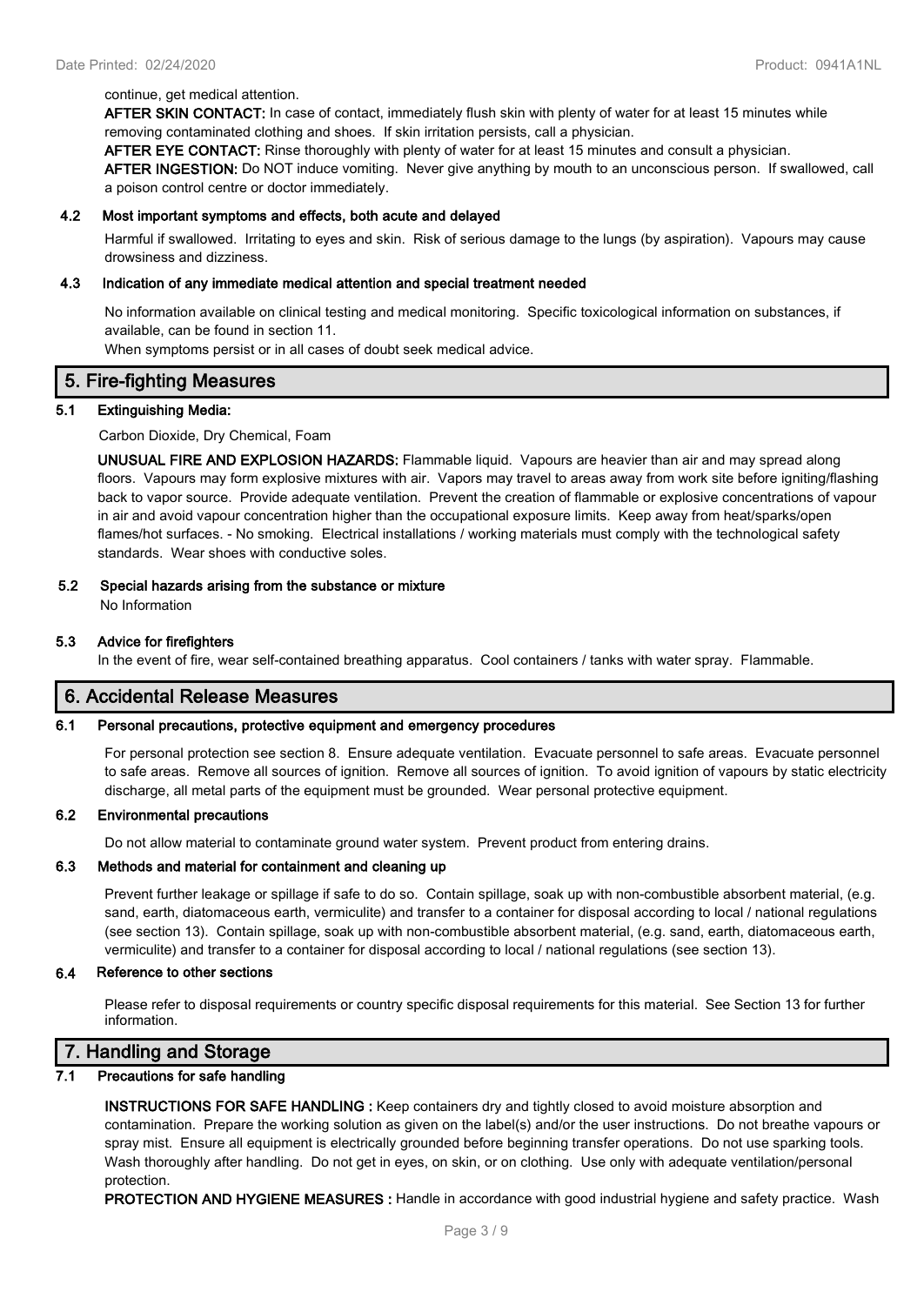hands before breaks and at the end of workday. When using, do not eat, drink or smoke.

#### **7.2 Conditions for safe storage, including any incompatibilities**

#### **CONDITIONS TO AVOID:** Heat, flames and sparks.

**STORAGE CONDITIONS:** Keep container closed when not in use. Store in a dry, well ventilated place away from sources of heat, ignition and direct sunlight.

#### **7.3 Specific end use(s)**

No specific advice for end use available.

# **8. Exposure Controls/Personal Protection**

#### **8.1 Control parameters**

# **Ingredients with Occupational Exposure Limits (US)**

| <b>Name</b>                                                                                | CAS-No.    | <b>ACGIH TWA</b> | <b>ACGIH STEL</b> | <b>ACGIH Ceiling</b> |
|--------------------------------------------------------------------------------------------|------------|------------------|-------------------|----------------------|
| <b>EPOXY RESIN</b>                                                                         | 25068-38-6 |                  |                   |                      |
| 9-octadecenoic acid, 12-<br>(oxiranylmethoxy)-, 1, 2, 3-propanetriyl ester,<br>homopolymer | 74398-71-3 |                  |                   |                      |
| TRIMETHYLOL PROPANE TRIGLYCIDYL<br><b>ETHER</b>                                            | 30499-70-8 |                  |                   |                      |
| <b>TITANIUM DIOXIDE</b>                                                                    | 13463-67-7 |                  |                   |                      |
| AROMATIC HYDROCARBON                                                                       | 64742-95-6 |                  |                   |                      |
| <b>CARBON BLACK</b>                                                                        | 1333-86-4  |                  |                   |                      |
| Name                                                                                       | CAS-No.    | <b>OSHA PEL</b>  | <b>OSHA STEL</b>  |                      |
| <b>EPOXY RESIN</b>                                                                         | 25068-38-6 |                  |                   |                      |
| 9-octadecenoic acid, 12-<br>(oxiranylmethoxy)-, 1, 2, 3-propanetriyl ester,<br>homopolymer | 74398-71-3 |                  |                   |                      |
| TRIMETHYLOL PROPANE TRIGLYCIDYL<br><b>ETHER</b>                                            | 30499-70-8 |                  |                   |                      |
| <b>TITANIUM DIOXIDE</b>                                                                    | 13463-67-7 | 15.0 MG/M3       |                   |                      |
| AROMATIC HYDROCARBON                                                                       | 64742-95-6 | 500.0 PPM        |                   |                      |
| <b>CARBON BLACK</b>                                                                        | 1333-86-4  | 3.5 MG/M3        |                   |                      |

**FURTHER INFORMATION:** Refer to the regulatory exposure limits for the workforce enforced in each country.

#### **8.2 Exposure controls**

#### **Personal Protection**

**RESPIRATORY PROTECTION:** In order to avoid inhalation of spray-mist and sanding dust, all spraying and sanding must be done wearing adequate respirator. Use only with ventilation to keep levels below exposure guidelines reported in this document. User should test and monitor exposure levels to ensure all personnel are below guidelines. If not sure, or not able to monitor, use State or federally approved supplied air respirator. For silica containing coatings in a liquid state, and/or if no exposure limits are established above, air-supplied respirators are generally not required.

**EYE PROTECTION:** Safety glasses with side-shields.

**HAND PROTECTION:** Gloves should be discarded and replaced if there is any indication of degradation or chemical breakthrough. Impervious gloves. Request information on glove permeation properties from the glove supplier.

**OTHER PROTECTIVE EQUIPMENT:** Ensure that eyewash stations and safety showers are close to the workstation location. Lightweight protective clothing

**ENGINEERING CONTROLS:** Avoid contact with skin, eyes and clothing. Ensure adequate ventilation, especially in confined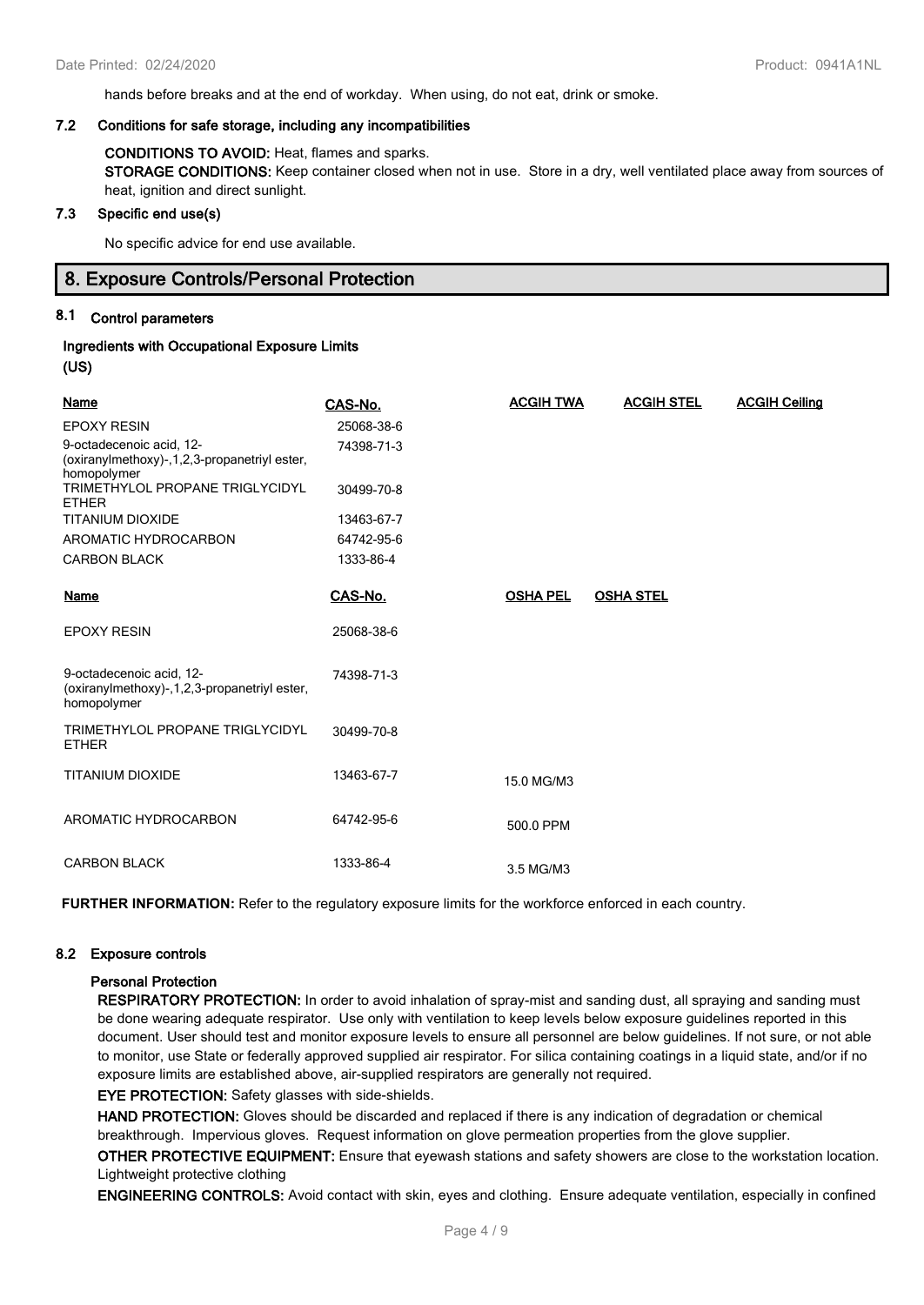#### areas.

|     | 9. Physical and Chemical Properties                    |                              |
|-----|--------------------------------------------------------|------------------------------|
| 9.1 | Information on basic physical and chemical properties  |                              |
|     | Appearance:                                            | Viscous Grey Or Black Liquid |
|     | <b>Physical State</b>                                  | Liquid                       |
|     | Odor                                                   | Epoxy                        |
|     | <b>Odor threshold</b>                                  | N/D                          |
|     | pH                                                     | N/D                          |
|     | Melting point / freezing point (°C)                    | N/D                          |
|     | Boiling point/range                                    | 149 F (65 C) - 500 F (260 C) |
|     | <b>Flash Point</b>                                     | 79 C                         |
|     | <b>Evaporation rate</b>                                | Slower Than Ether            |
|     | Flammability (solid, gas)                              | Not determined               |
|     | Upper/lower flammability or explosive<br><b>limits</b> | $0.9 - 7.0$                  |
|     | Vapour Pressure, mmHg                                  | N/D                          |
|     | Vapour density                                         | Heavier than Air             |
|     | <b>Relative density</b>                                | Not determined               |
|     | Solubility in / Miscibility with water                 | N/D                          |
|     | Partition coefficient: n-octanol/water                 | Not determined               |
|     | Auto-ignition temperature (°C)                         | Not determined               |
|     | Decomposition temperature (°C)                         | Not determined               |
|     | <b>Viscosity</b>                                       | Unknown                      |
|     | <b>Explosive properties</b>                            | Not determined               |
|     | <b>Oxidising properties</b>                            | Not determined               |
| 9.2 | Other information                                      |                              |
|     | VOC Content g/l:                                       | 0.12                         |
|     | Specific Gravity (g/cm3)                               | 1.19                         |
|     |                                                        |                              |

# **10. Stability and Reactivity**

# **10.1 Reactivity**

No reactivity hazards known under normal storage and use conditions.

# **10.2 Chemical stability**

Stable under normal conditions.

#### **10.3 Possibility of hazardous reactions**

Hazardous polymerisation does not occur.

### **10.4 Conditions to avoid**

Heat, flames and sparks.

### **10.5 Incompatible materials**

Strong oxidizing agents.

#### **10.6 Hazardous decomposition products**

Carbon dioxide (CO2), carbon monoxide (CO), oxides of nitrogen (NOx), dense black smoke.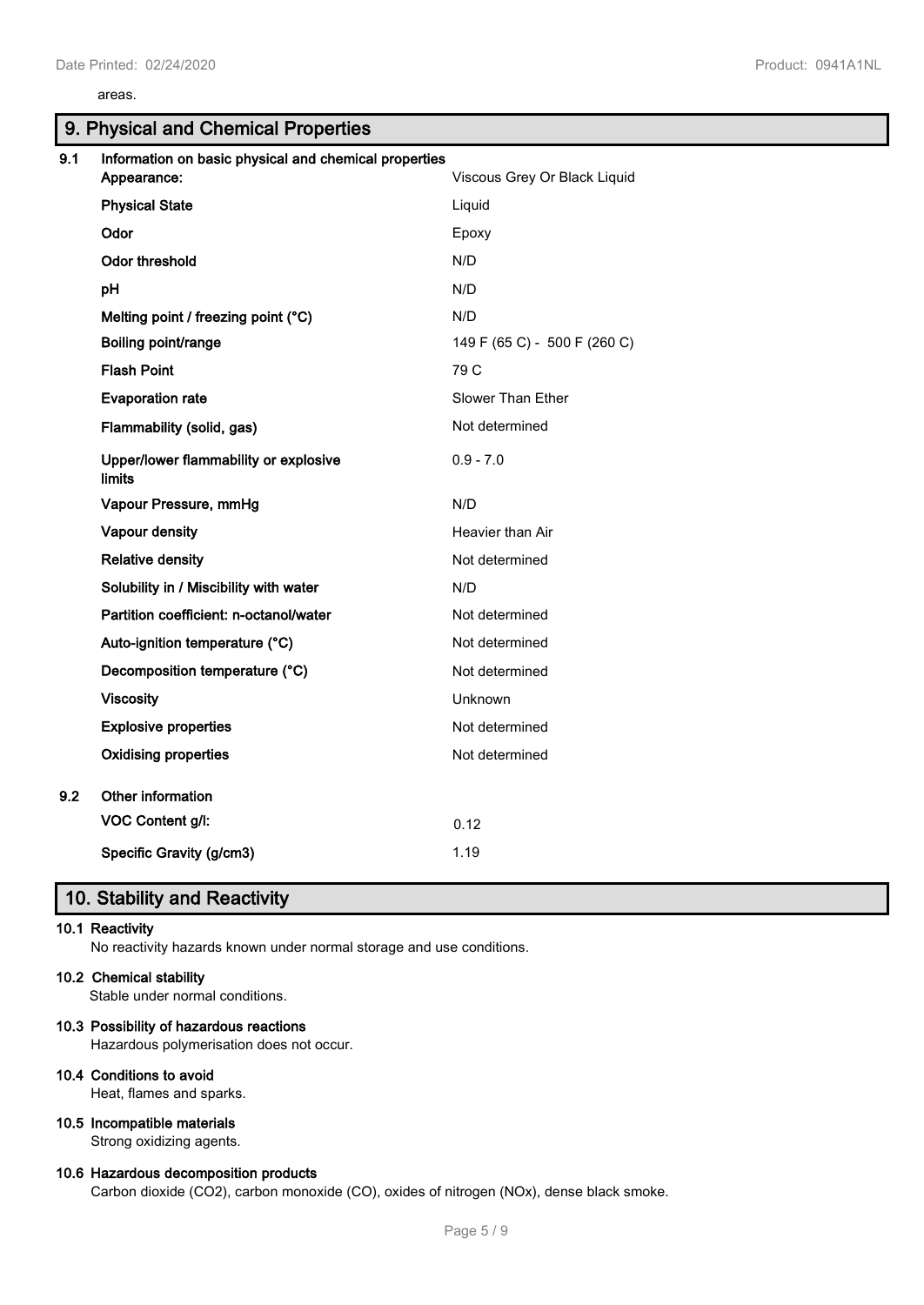# **11. Toxicological Information**

|      | --- ---- -                           |                |  |
|------|--------------------------------------|----------------|--|
| 11.1 | Information on toxicological effects |                |  |
|      | <b>Acute Toxicity:</b>               |                |  |
|      | Oral LD50:                           | N/D            |  |
|      | <b>Inhalation LC50:</b>              | N/D            |  |
|      | Irritation:                          | Unknown        |  |
|      | Corrosivity:                         | Unknown        |  |
|      | Sensitization:                       | Unknown        |  |
|      | Repeated dose toxicity:              | Unknown        |  |
|      | Carcinogenicity:                     | Unknown        |  |
|      | Mutagenicity:                        | Unknown        |  |
|      | <b>Toxicity for reproduction:</b>    | Unknown        |  |
|      | STOT-single exposure:                | No Information |  |
|      | STOT-repeated exposure:              | No Information |  |
|      | <b>Aspiration hazard:</b>            | No Information |  |

**If no information is available above under Acute Toxicity then the acute effects of this product have not been tested. Data on individual components are tabulated below:**

| CAS-No.    | <b>Chemical Name</b>                                                                           | Oral LD50                              | Dermal LD50                    | Vapor LC50                              | Gas LC50 | Dust/Mist<br><b>LC50</b> |
|------------|------------------------------------------------------------------------------------------------|----------------------------------------|--------------------------------|-----------------------------------------|----------|--------------------------|
| 25068-38-6 | <b>EPOXY RESIN</b>                                                                             | 11400 mg/kg,<br>rat, oral              | 23000 mg/kg,<br>dermal, rabbit | $>20$ mL/kg<br>skin,<br>sensitizer      | 0.000    | 0.000                    |
| 74398-71-3 | 9-octadecenoic acid, 12-<br>(oxiranylmethoxy)-, 1, 2, 3-<br>propanetriyl ester,<br>homopolymer | >5000 mg/kg,<br>oral, rat              | >2000 mg/kg,<br>dermal, rabbit | Not Available                           | 0.000    | 0.000                    |
| 30499-70-8 | TRIMETHYLOL PROPANE<br>TRIGLYCIDYL ETHER                                                       | $>2000 \,\mathrm{mag/kg}$<br>oral, rat | $>2000$ mg/kg,<br>dermal, rat  | Not Available                           | 0.000    | 0.000                    |
| 13463-67-7 | TITANIUM DIOXIDE                                                                               | 25000 mg/kg,<br>oral (rat)             | Not Available                  | Not Available                           | 0.000    | 0.000                    |
| 64742-95-6 | AROMATIC HYDROCARBON                                                                           | 4700 mg/kg,<br>oral, rat               | Not Available                  | 3670 ppm/8<br>hours, rat,<br>inhalation | 0.000    | 0.000                    |
| 1333-86-4  | <b>CARBON BLACK</b>                                                                            | 8000 mg/kg<br>oral, rat                | Not Available                  | Not Available                           | 0.000    | 0.000                    |
| 98-83-9    | ALPHA-METHYL STYRENE                                                                           | N/E                                    |                                | N/E                                     | 0.000    | 0.000                    |

#### **Additional Information:**

This product may contain Titanium Dioxide, which is listed by IARC as possibly carcinogenic to humans (Group 2B). This listing is based on inadequate evidence of carcinogenicity in humans and sufficient evidence in experimental animals. This product may contain Carbon Black, which is listed by IARC as possibly carcinogenic to humans (Group 2B). This listing is based on inadequate evidence of carcinogenicity in humans and sufficient evidence in experimental animals. The classification(s) is/are relevant when exposed to these respirable substances in dust or powder form only, including cured product that is subject to sanding, grinding, cutting, or other surface preparation activities.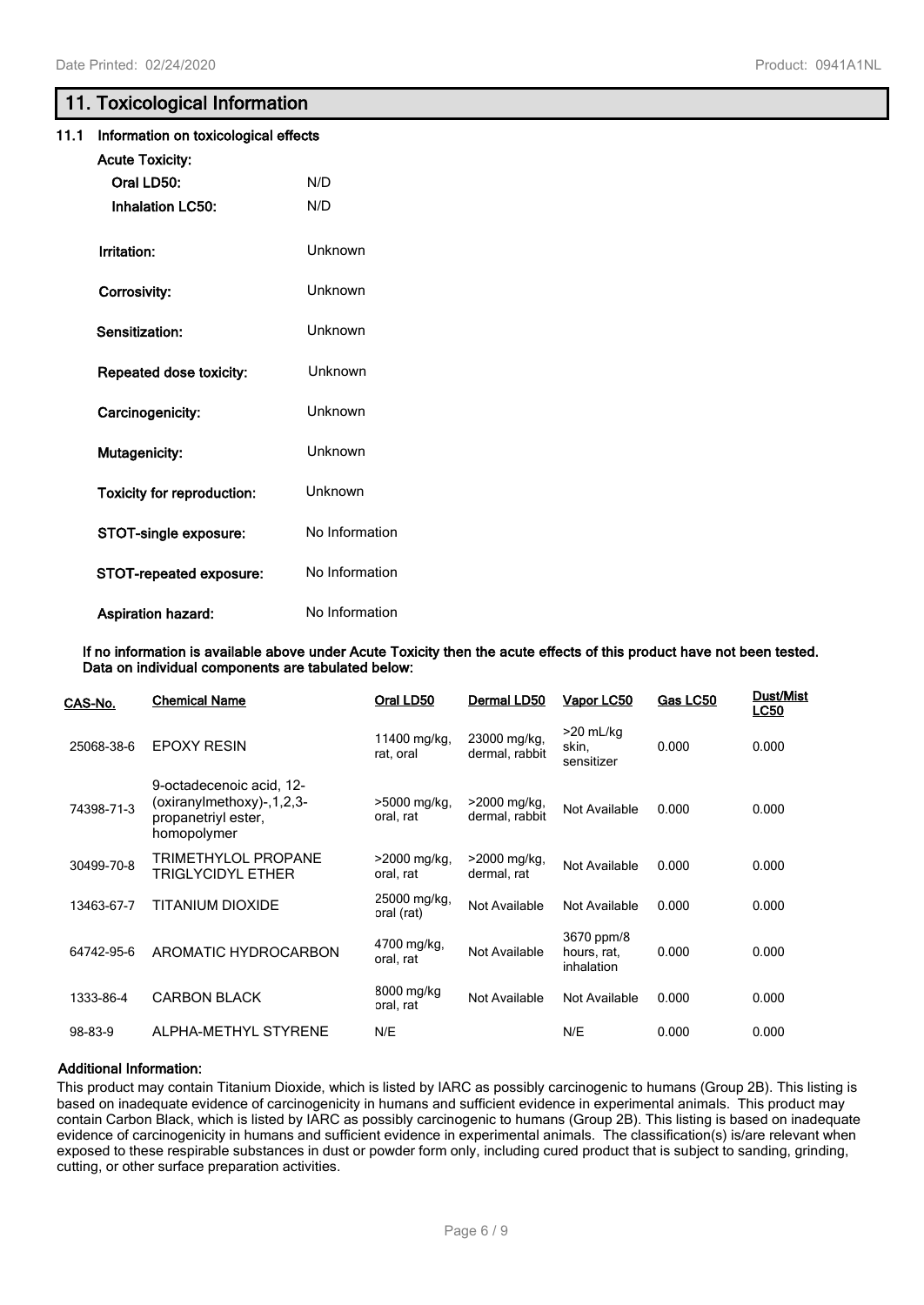# **12. Ecological Information 12.1 Toxicity: EC50 48hr (Daphnia):** Unknown **IC50 72hr (Algae):** Unknown **LC50 96hr (fish):** Unknown **12.2 Persistence and degradability:** Unknown **12.3 Bioaccumulative potential:** Unknown **12.4 Mobility in soil:** Unknown **12.5 Results of PBT and vPvB assessment:** The product does not meet the criteria for PBT/VPvB in accordance with Annex XIII. **12.6 Other adverse effects:** Unknown **CAS-No. Chemical Name EC50 48hr IC50 72hr LC50 96hr** 25068-38-6 EPOXY RESIN 2.1 mg/l (daphnia) 11 mg/l (algae) 1.3 mg/l (fish) 74398-71-3 9-octadecenoic acid, 12- (oxiranylmethoxy)-,1,2,3-propanetriyl ester, homopolymer No information No information No information 30499-70-8 TRIMETHYLOL PROPANE TRIGLYCIDYL TRIMETTTEOET NOT ANE THIGETOIDTE No information No information No information 13463-67-7 TITANIUM DIOXIDE No information No information No information No information 64742-95-6 AROMATIC HYDROCARBON No information No information No information 1333-86-4 CARBON BLACK No information No information No information No information

# **13. Disposal Considerations**

**13.1 WASTE TREATMENT METHODS:** Do not burn, or use a cutting torch on, the empty drum. If recycling is not practicable, dispose of in compliance with local regulations. Dispose of in accordance with local regulations. Empty containers should be taken to an approved waste handling site for recycling or disposal.

98-83-9 ALPHA-METHYL STYRENE No information No information No information No information

# **14. Transport Information**

|      | 14.1 UN number                                                              | <b>UN3082</b>                            |
|------|-----------------------------------------------------------------------------|------------------------------------------|
|      | 14.2 UN proper shipping name                                                | Environmentally hazardous substance, NOS |
|      | <b>Technical name</b>                                                       | Epoxy resin                              |
|      | 14.3 Transport hazard class(es)                                             | 9                                        |
|      | Subsidiary shipping hazard                                                  | N/A                                      |
|      | 14.4 Packing group                                                          | Ш                                        |
| 14.5 | <b>Environmental hazards</b>                                                | Marine Pollutant: Yes (Epoxy Resin)      |
|      | 14.6 Special precautions for user                                           | Unknown                                  |
|      | EmS-No.:                                                                    | F-A, S-F                                 |
| 14.7 | Transport in bulk according to Annex II<br>of MARPOL 73/78 and the IBC code | Unknown                                  |

# **15. Regulatory Information**

**15.1 Safety, health and environmental regulations/legislation for the substance or mixture:**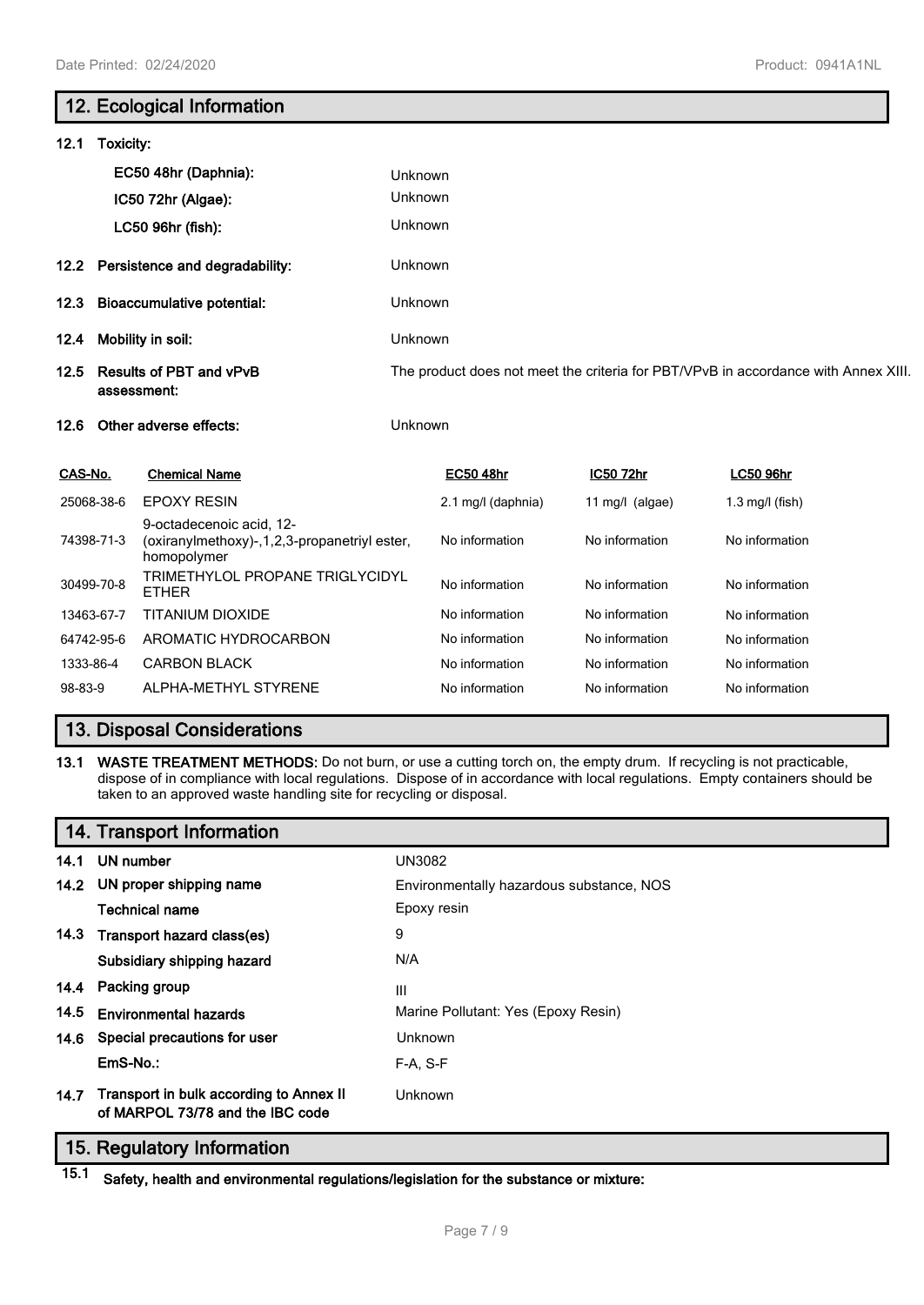# **U.S. Federal Regulations: As follows -**

# **CERCLA - Sara Hazard Category**

This product has been reviewed according to the EPA 'Hazard Categories' promulgated under Sections 311 and 312 of the Superfund Amendment and Reauthorization Act of 1986 (SARA Title III) and is considered, under applicable definitions, to meet the following categories:

Acute Health Hazard, Chronic Health Hazard

#### **Sara Section 313:**

This product contains the following substances subject to the reporting requirements of Section 313 of Title III of the Superfund Amendment and Reauthorization Act of 1986 and 40 CFR part 372:

#### **Chemical Name CAS-No.**

No Sara 313 components exist in this product.

#### **Toxic Substances Control Act:**

All components of this product are either listed on the TSCA Inventory or are exempt.

This product contains the following chemical substances subject to the reporting requirements of TSCA 12(B) if exported from the United States:

### **Chemical Name CAS-No.**

No TSCA 12(b) components exist in this product.

### **U.S. State Regulations: As follows -**

#### **New Jersey Right-to-Know:**

The following materials are non-hazardous, but are among the top five components in this product.

| <b>Chemical Name</b>      | CAS-No.    |
|---------------------------|------------|
| <b>HYDROPHOBIC SILICA</b> | 67762-90-7 |
| -----                     |            |

#### **Pennsylvania Right-To-Know**

The following non-hazardous ingredients are present in the product at greater than 3%.

| <b>Chemical Name</b>             | CAS-No.    |
|----------------------------------|------------|
| <b>HYDROPHOBIC SILICA</b>        | 67762-90-7 |
| <b>CALIFORNIA PROPOSITION 65</b> |            |

WARNING: Cancer and Reproductive Harm -- www.P65Warnings.ca.gov

# **International Regulations: As follows -**

#### **\* Canadian DSL:**

No Information

### **15.2 Chemical Safety Assessment:**

No Chemical Safety Assessment has been carried out for this substance/mixture by the supplier.

# **16. Other Information**

#### **Text for GHS Hazard Statements shown in Section 3 describing each ingredient:**

| H <sub>226</sub>  | Flammable liquid and vapour.                  |
|-------------------|-----------------------------------------------|
| H304              | May be fatal if swallowed and enters airways. |
| H315              | Causes skin irritation.                       |
| H317              | May cause an allergic skin reaction.          |
| H <sub>3</sub> 19 | Causes serious eye irritation.                |
| H332              | Harmful if inhaled.                           |
| H335              | May cause respiratory irritation.             |